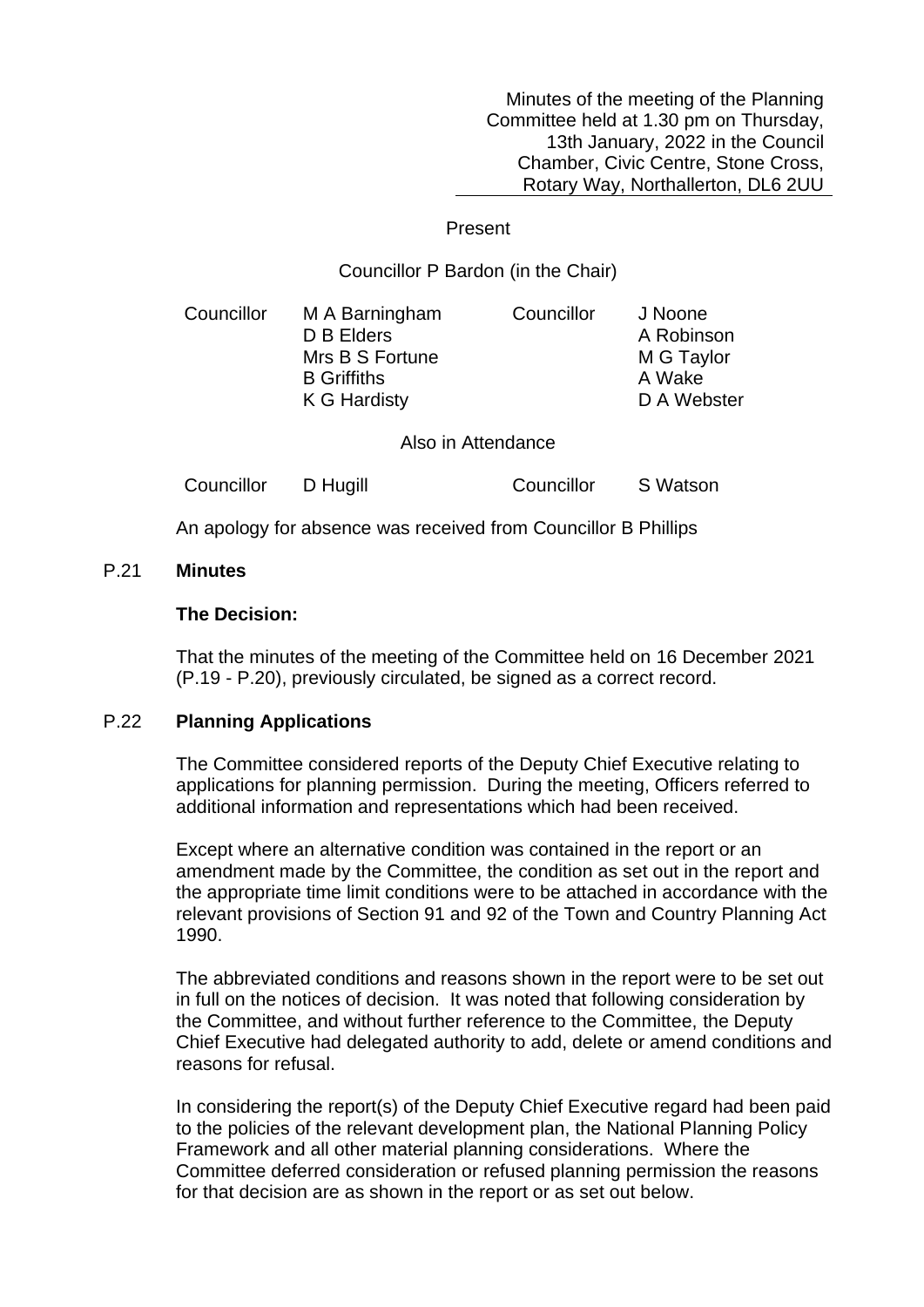Where the Committee granted planning permission in accordance with the recommendation in a report this was because the proposal is in accordance with the development plan the National Planning Policy Framework or other material considerations as set out in the report unless otherwise specified below. Where the Committee granted planning permission contrary to the recommendation in the report the reasons for doing so and the conditions to be attached are set out below.

## **The Decision**

That the applications be determined in accordance with the recommendation in the report of the Deputy Chief Executive, unless shown otherwise:-

(1) 21/01932/FUL - Construction of a single storey room-in-the-roof dwelling with detached double garage and creation of field access as amended by plans received by Hambleton District Council on 1st November 2021 for Mr and Mrs S Smith c/o K. Davison at 69 Leeming Lane, Leeming Bar

Permission Granted subject to delegation to officers to seek an amendment to the scheme to remove the new field access from the proposal on the basis that the proposed new access causes highway safety concerns due to its proximity to the bend on the road, the gradient of the highway and the speed of traffic travelling.

(Mrs Gill spoke objecting to the application.)

(2) 21/02080/FUL - Construction of 1no dwellinghouse for Mr M Morrison at Land North West of Seven House, & Part OS Field 0051, Long Lane, Hornby

Permission Granted subject to conditions to include a landscaping condition requiring the replacement of an existing tree with a heavy standard tree.

The Committee was satisfied that the proposed development would not be harmful to the character and form of the settlement and meets the requirements of Policy DP30, DP32 and the Interim Policy Guidance.

The decision was contrary to the recommendation of the Deputy Chief Executive.

(The applicant's agent, Andrew Cunningham, spoke in support of the application.)

(Guy Newman spoke on behalf of Hornby Parish Council supporting the application.)

Note: Councillor S Watson left the meeting at 2.23pm.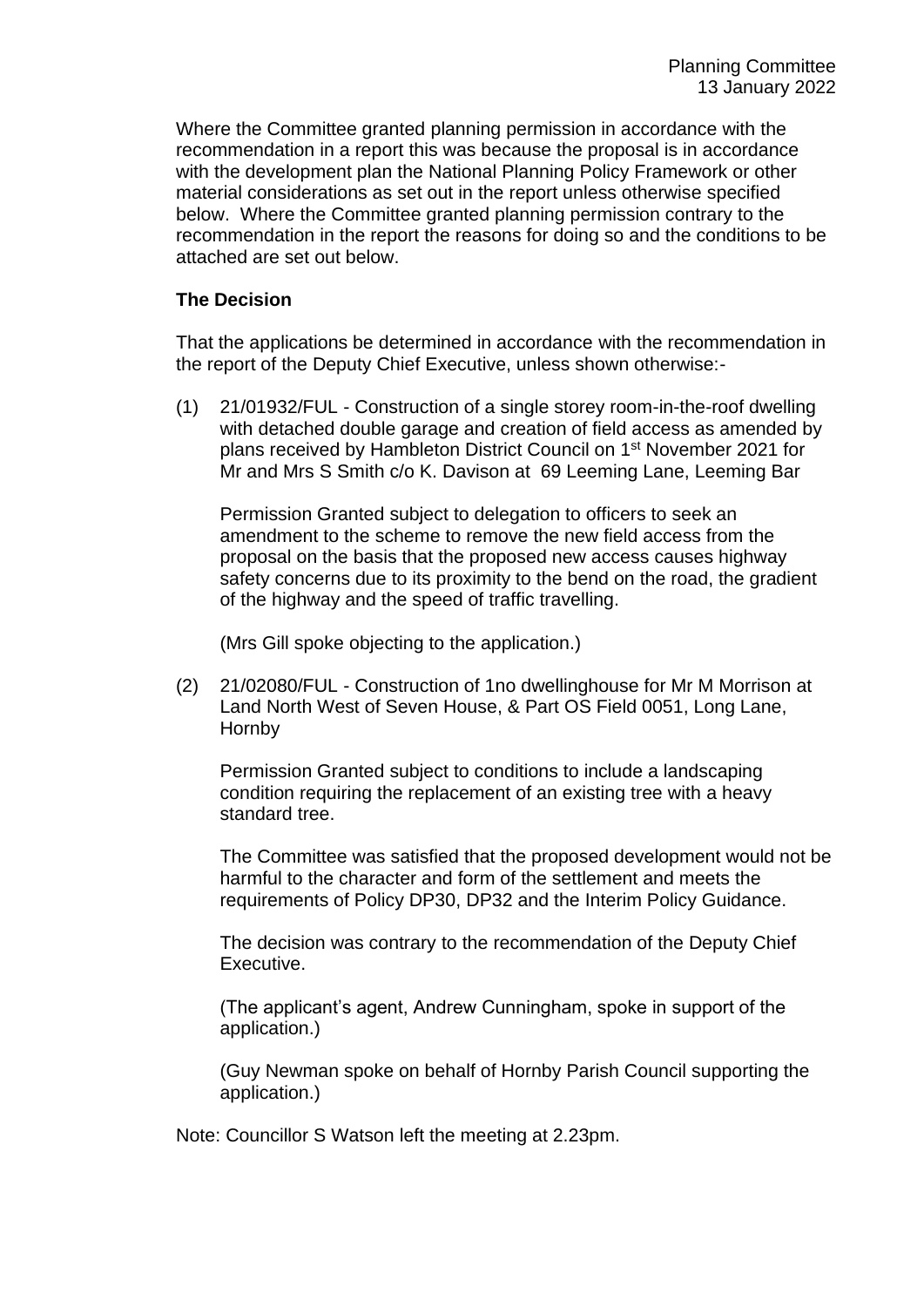(3) 20/01189/FUL - Demolition of former Primary School and residential development comprising 18 dwellings with associated landscaping for Beyond Housing at Ingleby Arncliffe Church of England VC Primary School Ingleby Arncliffe

Permission Granted subject to additional conditions requiring schemes to be submitted for a sustainable drainage system and electric vehicle charging points. In addition, officers are to review and amend the condition relating to boundary treatments to satisfy the comments made by North Yorkshire Police regarding crime prevention.

(Councillor Hazel Warhurst spoke on behalf of Ingleby Arncliffe Parish Council supporting the application.)

Note: Councillor D Hugill left the meeting at 2.47pm.

(4) 21/01348/FUL - Part retrospective permission for dust extraction installation and associated noise mitigation works for Mr C Nicholson at Burdon Limited, Station Yard, Station Road, Stokesley

Permission Granted subject to the deletion of condition 2 and its replacement with appropriate conditions relating to the provision and retention of the acoustic enclosure including the painting thereof and restrictions on the use of the access door to the enclosure; and, amendments to conditions 3 and 5 as set out in the Committee's supplemental sheet update list.

(The applicant's agent, Steve Hesmondhalgh, spoke in support of the application.)

(David Dryden spoke objecting to the application.)

Note: The meeting adjourned at 3.16pm and reconvened at 3.26pm.

(5) 21/02628/OUT - Outline application (some matters reserved) for the construction of one four-bedroom dwelling with attached garage and further garage for Holly Tree Cottage for Mark and Katie Stocks at Holly Tree Cottage, North End, Raskelf

Permission Refused. The Committee found that the proposed development would constitute over development, that the proposal fails to respect the built form and character of the settlement, the proposed access is contrived and that the size of the proposed dwelling would be harmful.

The decision was contrary to the recommendation of the Deputy Chief Executive.

(The applicant's agent, Jim Burns, spoke in support of the application.)

(David Lee spoke objecting to the application.)